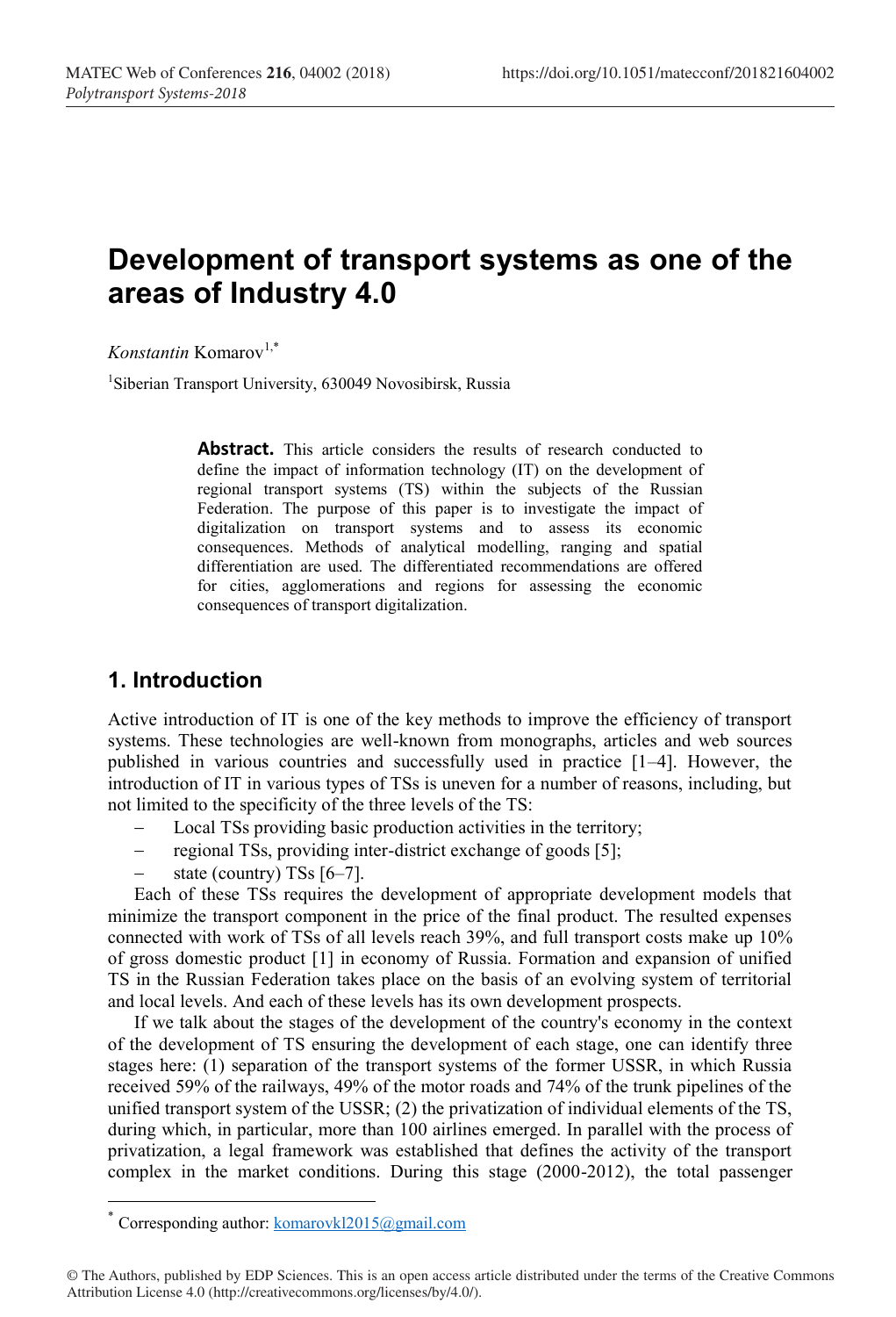turnover for all modes of transport decreased by 23 billion passenger/km. At the same time, it should be noted that the share of traffic in international communications has significantly increased [1]. The current moment can be attributed to (3) the third stage of development of the TS, which began in 2010. The current stage in the development of transport systems requires the development and implementation of a new model of the TS, which should take into account:

- sectoral and territorial structure of production;
- social and demographic situation in the region;
- place of the district in the national division of labour.

At this stage of the TS development it is important to represent the place and role of transport in the process of implementation of the concept of Industry 4.0.

The purpose of this article is to study the state of affairs in the use of information technologies, which are quite successfully used in a number of industries, but which are used in transport systems in a limited way.

The novelty of the study is the application of analytical modelling for regional TSs.

### **2. Materials and methods**

Methods of analytical modelling, ranging and spatial differentiation are used. In this case, analytical modelling involves a qualitative method that allows finding some properties of the solution that optimize the development of the TS. In the absence of functional ratios of the investigated parameters of the transport process, it is advisable to use expert analysis, which allows us to give ordinal estimates of process parameters that can not be directly measured. In this case, the conclusions about the degree of influence of individual parameters of the transport process will be based on the judgments of specialists. The validity and urgency of this methods were widely discussed, in particular, at the conferences "Digital economy and Industry 4.0: Problems and Prospects" INDUSTRY-2017 and "Innovative Clusters in the Digital Economy: Theory and Practice" INPROM-2017 in St. Petersburg.

#### **2.1 The concept of Industry 4.0**

In recent years (1990-2016), structural changes occurred in the economic systems of countries all over the world. It has been decided to distinguish three main sectors of the economic system from the point of view of creating added value: industry, agriculture and services, which include transport.

The concept of Industry 4.0 gradually spreads to the whole world. The United States, Japan, China and other developed countries followed the example of Germany. In 2014, a commercial industrial Internet consortium was created in the United States, which included such leaders of the global industry as GE, AT  $\&$  T, IMB, Intel and others. Japanese companies, along with German ones, are currently leaders in the digitalization of the economy. They have developed digital interoperability that supports end-to-end processes with business partners through a horizontal value chain. This approach can be fully used in transport in the chain: production-storage-loading-transportation-unloading-warehousing. The coordination of actions in this chain will contribute to a significant increase in operational efficiency through reduction of costs, increase in productivity and improvement of the quality of transport work.

Currently, the concept of Industry 4.0 has acquired the meaning of the fourth industrial revolution, which consists of connecting the real world with the virtual one. At the same time, some new complexes appear that carry the meaning of cyberphysical devices that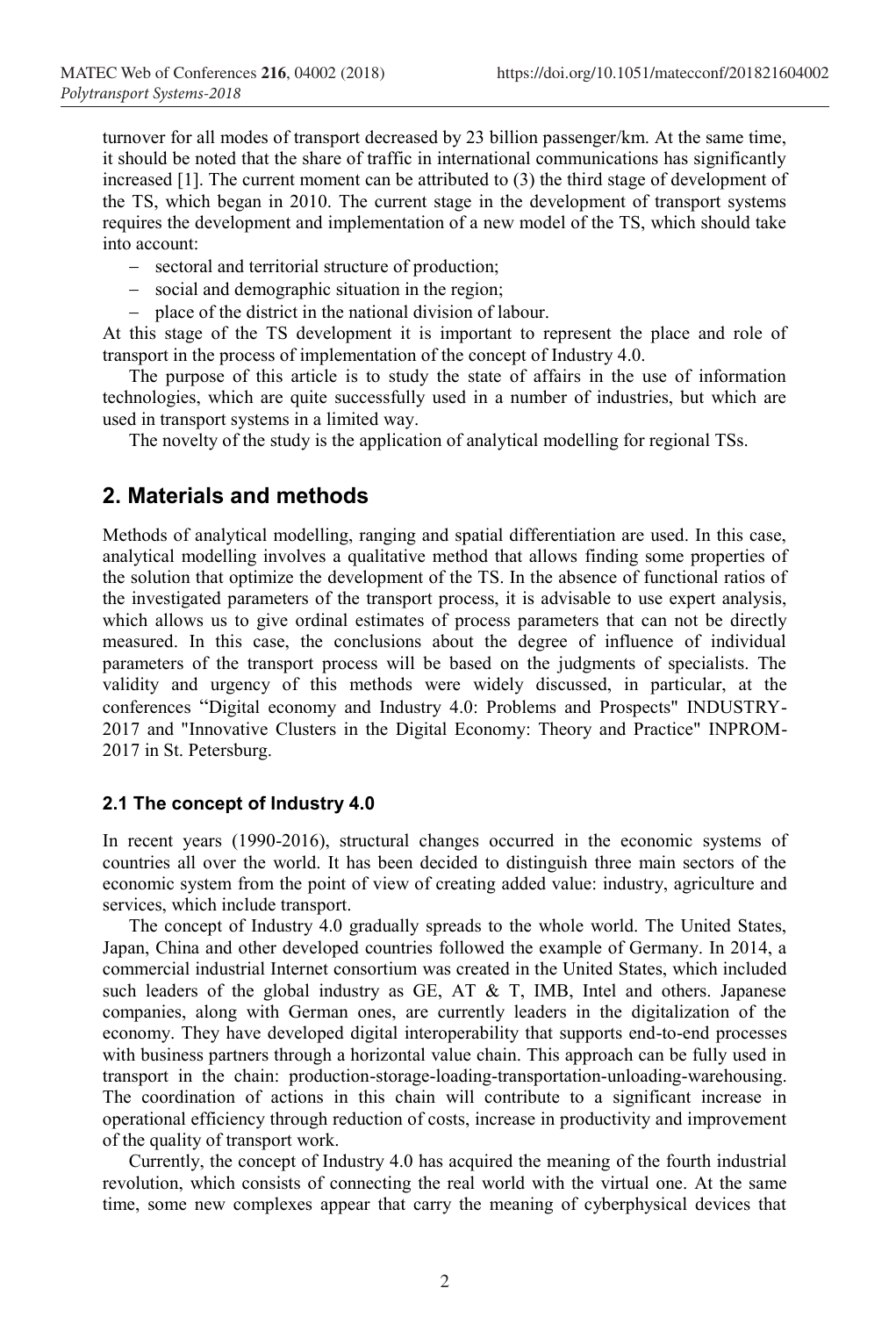unite the objects of the material world with the virtual world. As a result, some cyberphysical objects emerge that naturally combine into a certain digital ecosystem. The elements of such an ecosystem are robotic production, including "smart stations" as elements of the transformed transport. The concept of Industry 4.0 assumes automation of almost all stages and processes of industrial production, including the transport one. Another feature of the new industrial revolution is that the manufacturer of "smart stations" and all its elements controls the conditions of their operation. It can remotely change settings, including the software in control systems. It also can warn the user in advance about possible disturbances in the operation of devices. At the end of the established service life, the equipment manufacturer shall take the object for disposal.

Apparently, in connection with such an essentially closed cycle of the use of equipment, the concept of Industry 4.0 is usually represented as a mathematical sign of infinity. This symbol symbolizes the continuity of the process of interaction between the equipment manufacturer and the product, and customers [2, 8].

### **2.2 The features of Industry 4.0**

The founders of the concept of Industry 4.0 formulated several principles for its construction.

1. *The principle of compatibility*: the ability of machines, devices, sensors and people to interact and communicate with each other through the Internet of things.

2. *The principle of transparency*: the formation in the virtual world of a digital copy of real objects, as well as systems of functions that repeat everything that happens to a real physical object.

Thus, there is accumulation of quite complete information about all processes and the state of objects and equipment included in the "smart" production. At the same time, it is required to ensure the collection of all information from sensors and transducers in order to generate all information taking into account the features and values of each of the indicators.

3. *The principle of technical support*: the assistance of computer systems to personnel in decision-making in specific situations, based on the analysis and visualization of all available information. The full replacement of people with computers is possible in the future, especially in cases that threaten the health of people.

4. *The principle of decentralization of managerial decisions*: the delegation of some administrative functions to cyber-physical systems. The sense of implementation of the principle is that in all cases where the machine can work without human intervention, a transition to manless technology must be implemented. The person in this case acts as a controller, ready to make a decision in non-standard situations.

In the implementation of these principles in industry and transport, as well as in some other branches of the economy, there will inevitably be a change in the corresponding business processes and business models. For example, instead of focusing on lean production, companies can concentrate their attention on personalization of products, including transportation, as well as on the release of unique products (transportation) in single versions. It is important to note that at the same time the saving principle is maintained, since robot production provides higher product quality and minimization of failures and rejections [3].

# **3. Results**

#### **3.1 Digital intelligent economics**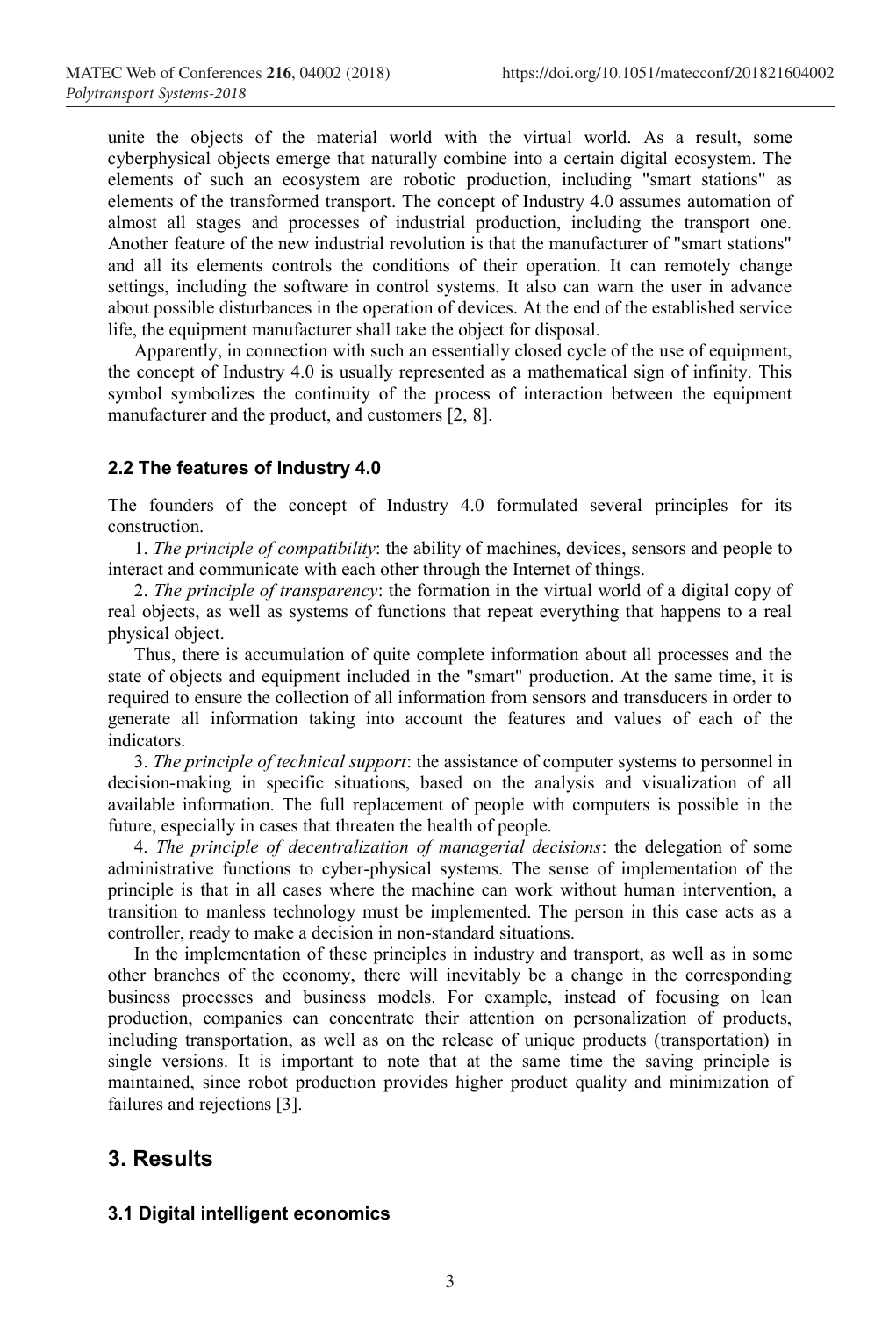The new trends in technological and economic development of Industry 4.0 dictate the need for change at all levels of evolutionary development. At the first level - the *conceptual one*, the changes are connected with the adoption of managerial decisions. At the *strategic* level, a substantiation of priority directions of development, including the development of program documents, is required.

Currently, a new institutional environment is developed that contributes to innovative development and the emergence of new organizational structures [9]. In Europe, the most important changes in the innovation landscape include, in particular, the creation of European technology platforms. They include 9 platforms connected with information and communication technologies, including 5 platforms in the transport sector.

The technology of creation of the European technological platforms provides for such stages as:

- pooling the interests of stakeholders with a view to formulate a long-term development strategy;
- the development of the Strategic Plan and the Work Program for its implementation;
- $\overline{\phantom{a}}$  implementation of the Strategic research plan using the mechanisms and scientific programs of the EU.

The developed technological platforms have so-called "mirror groups", which should provide a link between the activities of the European platform and the creation of products at the national and regional levels. A number of technological platforms in the EU are already in the third stage: "implementation of the strategic research plan." European single technological platforms unite efforts of private business, scientific and educational organizations, public and state bodies. This approach allows the creation of joint publicprivate projects (programs).

The fourth industrial-technological revolution led to drastic changes in the economy from micro- and meso levels to the level of the global economy. At the same time, the economy takes more and more new forms - from digital to the cloud one. At the same time, the economy and management of enterprises are faced with contradictions in the innovative development of engineering business. Specialists note the growing significance of the phenomenon of technicalization, digitalization in all spheres of economic life, including human activity. The information technologies form a virtual and augmented reality. At the same time, new stages, levels and problems of production development are observed:

- global challenges associated with the formation of the digital economy;
- digital transformation of industry and transport;
- problems of digitalization in the development of regional and branch economy;
- problems of economics and enterprise management in the digital economy;
- development of modelling tools and the rationale for the development of the digital economy.

#### **3.2 Digital railroads**

Speaking of a more specific topic, such as digital railways, the concept of "digital railroad", from the authors' point of view [4], should primarily be based on the use of safety-related devices. This is, as a rule, signaling and communication equipment (SCE). The issues of safety of transportation of goods and passengers on the railways have always been under increased attention [10–11]. It should be noted that the railway signaling system on the basis of "digitalization" already operates in a system of high-speed railways on a landfill with a total length of more than 80,000 km. At the same time, the European Union of Railway Transport has created and well-proven digital railway signalling system based on a special system of standards. The transition from an analog signalling system to the digital one was first implemented on conventional railways in the UK. The specialists of this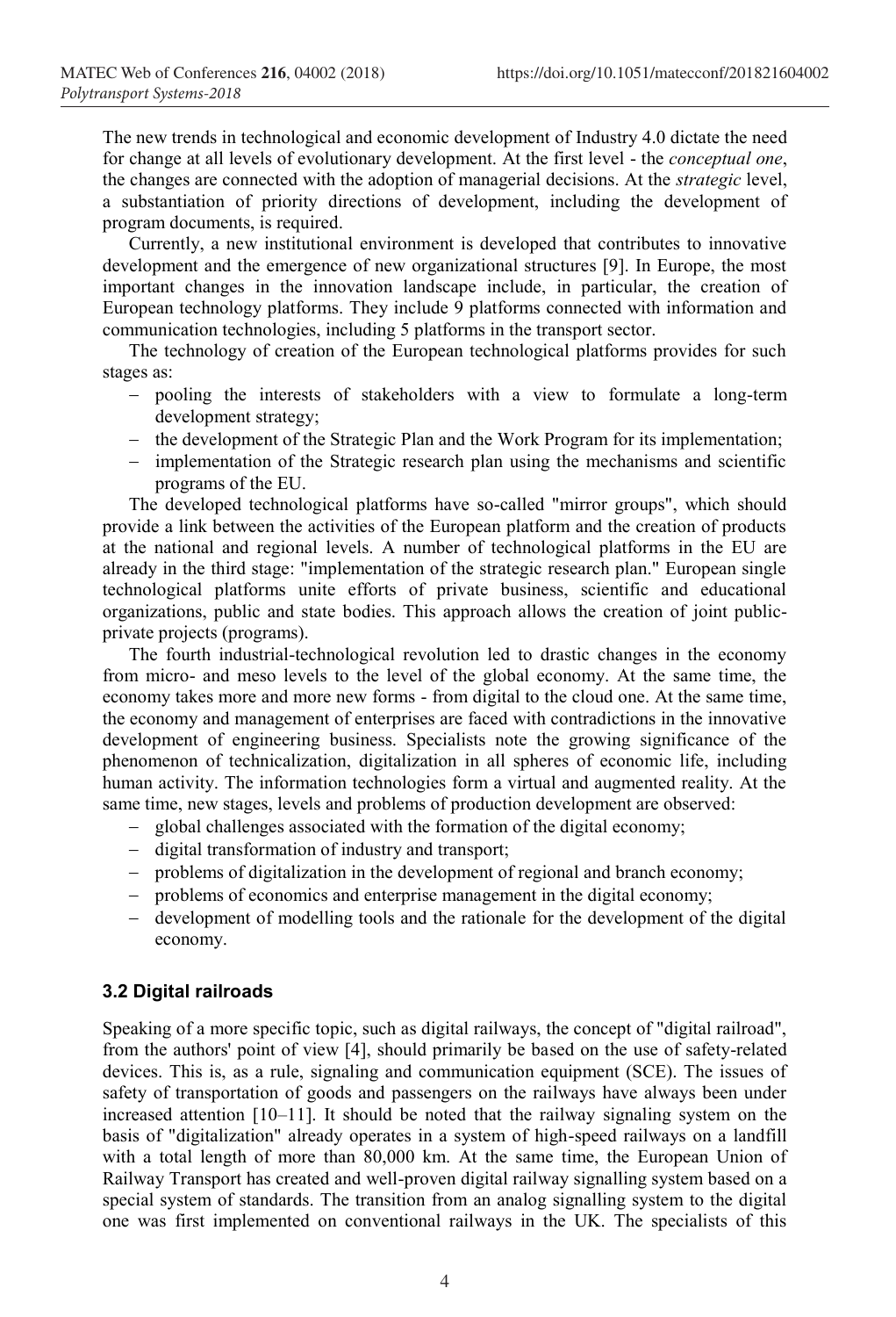country believe that the transition to digital modernization of the railway will stimulate the overall stable growth of the country's economy [4].

The initiators of the transition to digital railways say that with this technology, it is possible to regulate technical, technological and economic indicators. In addition, the digital modernization of the railway increases the labour productivity, traffic safety, and customer-orientedness. It can be expected that a reduction in the negative impact on the environment will be achieved [12].

When launching the program of digitalization of railways in the UK, three goals were formulated. The first one is an increase in the number of trains on the existing infrastructure. The second one is the best alignment of traffic schedules. And the third one is more convenience for customers [4]. At the present stage of "digitalization" the authors do not take into account any kind of anomalies, in particular, the disconnection of digital components as a result of natural disasters.

The introduction of digital technologies into the country's transport system, according to experts, will promote more active industrial development and, ultimately, economic growth of the country. With limited financial resources in the industry, priority should be given to financing sectoral transport innovations, for example, the design of high-speed railroads using digital technologies. The most striking example here is the construction of high-speed railway lines, such as Moscow-Kazan, which is planned as part of the future mega-project of the Moscow-Beijing railway line [13]. The implementation of this scale of infrastructure projects is positioned as a priority in the economic policy of the Russian Federation.

In certain sectors of the economy, Russian companies show results at the world level and often have their competitive advantages. The domestic IT companies such as Mail.ru, Yandex, Kaspersky and others create products at the interface of information technology and the transport industry. The products of these companies are not inferior and even go ahead of their Western competitors. Even today's traditional activities (medical care, education, financial services) are transferred to the digital format.

In addition to the above-mentioned features and directions for the development of "digitalization" in the technical and technological aspects of transport systems, it is necessary to take into account the impact of digitalization on the behavior of passengers. According to some experts' estimates, the penetration rate of such devices as smartphones will reach 50% by 2019. The fact that every second passenger or cargo owner will have gadgets, on the one hand, increases the mobility of citizens and on the other - raises the level of control over the movement of the cargo. In addition to widespread smartphones, new types of mobile devices appear, such as smart watches and bracelets, as well as promising virtual reality devices. The intelligent transport management systems receiving the right to use, having being until recently the part of the plots of fantasy novels, become a reality. All of the above will help increase the speed of transport and increase the level of comfort of living in various countries of the world, including, in Russia [13].

As a rule, the authors understand under the digital ecosystem a certain set of participants in economic activity (objects and subjects) and resources. Resources can be combined with a specific target orientation (education, construction, etc.) or industry affiliation. For example, an ecosystem of digital design and production in transport can include educational laboratories of universities, workshops, digital equipment, resources of companies and corporations. All elements of such ecosystems can effectively interact through cloud technologies.

One can say that fast-growing technological innovations create a mobile, virtual, supplemented contradictory world, when it is required in certain situations to weigh the pros and cons. New business processes require the development of technological and new economic thinking in all post- and neo-industrial sectors of the economy. At present, new economic-technological thinking becomes an intellectual part of the transforming economy.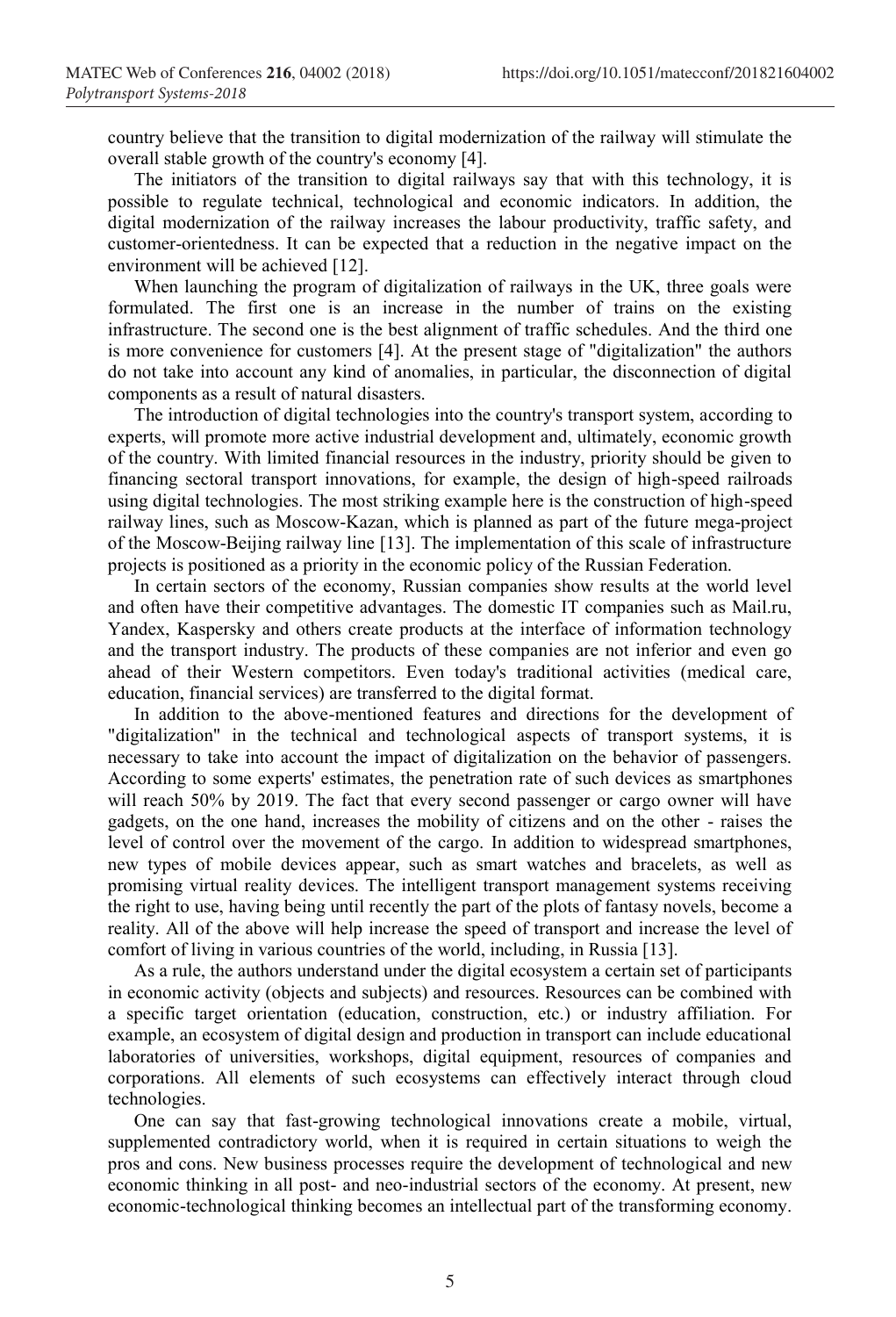The digitalization as a result of the 4th industrial and technological revolution acquires global scales in the conditions of a changing economy.

## **4. Conclusion**

Currently, the technological and economic aspects of the digitization of transport systems and railways, in particular, are the subject of discussions. The discussion is also taking place at the sites of the EAEC working group on the digital space.

The importance of the topic is determined by

1) determination and specification of directions and structural dynamics of national economic systems in the field of transport;

2) specification of the role of the information technology (IT) sector in structural dynamics in TSs;

3) determination of directions of further researches in the field of convergence of IT and management of electronic (digital) economic subsystem of states and territories.

The construction of a TS management system oriented to a wide exchange of information increases the efficiency of decision making and reduces the probability of error. When developing some schemes of cargo delivery in different climatic zones of the country using several modes of transport for synchronization of actions, it is possible to use a method similar to a "brainstorm", with involment of all participants of the transport process.

The researches conducted have shown that for increase of efficiency and innovative development of the TSs it is necessary to carry out their digitalization and transformation of the economy on the basis of modern tools and mechanisms.

Thus, the proper and effective application of the "large data" technology will play a positive role in optimizing the activities of logistics and transport enterprises in terms of management and decision making, as well as customer service and resource allocation.

### **References**

- 1. K.E. Gafarova, E.I. Osadchiy, Economy and business: theory and practice 2, 52-55, (2016). (in Russian)
- 2. V.P. Kupriyanovskiy, D.E. Namiot, S.А. Sinyagov, International Journal of Open Information Technologies **4** (2), 19-25 (2016). (in Russian)
- 3. M. Hermann, T. Pentek, B. Otto, Design Principles for Industrie 4.0 Scenarios: A Literature Review Working Paper 01 (2015).
- 4. V.P. Kupriyanovskiy, D.E. Namiot, S.А. Sinyagov, А.P. Dobrynin, Modern Information Technology and IT-education **12** (1), 243-249 (2016). (in Russian)
- 5. N.S. Nesterova, S.M. Goncharuk, V.A. Anisimov, A.V. Anisimov, *MATEC Web of Conferences* **86**, 05024 (2016).
- 6. K.L. Komarov, Issues of New Economy **1,** 35-42 (2017). (in Russian)
- 7. K.L. Komarov, *Politransport systems*: Proceedings of the VIII International Scientific and Technical Conference "Scientific problems of transport projects implementation in Siberia and Far East" (Novosibirsk, 2015).
- 8. V.P. Kupriyanovskiy, А.P. Dobrynin, S.А. Sinyagov, D.E. Namiot, N.А. Utkin, International Journal of Open Information Technologies **5** (1), 34-49 (2017).
- 9. K. Chruzik, M. Sitarz, Mechanika **20** (4), 431-437 (2014).
- 10. K.L. Komarov, A.N. Ser`eznov, V.V. Murav`ev, L.N. Stepanova, E.U. Lebedev, S.I. Kabanov, M.V. Gerashchenko, Russian Journal of Nondestructive Testing **37** (3), 232-237 (2001).